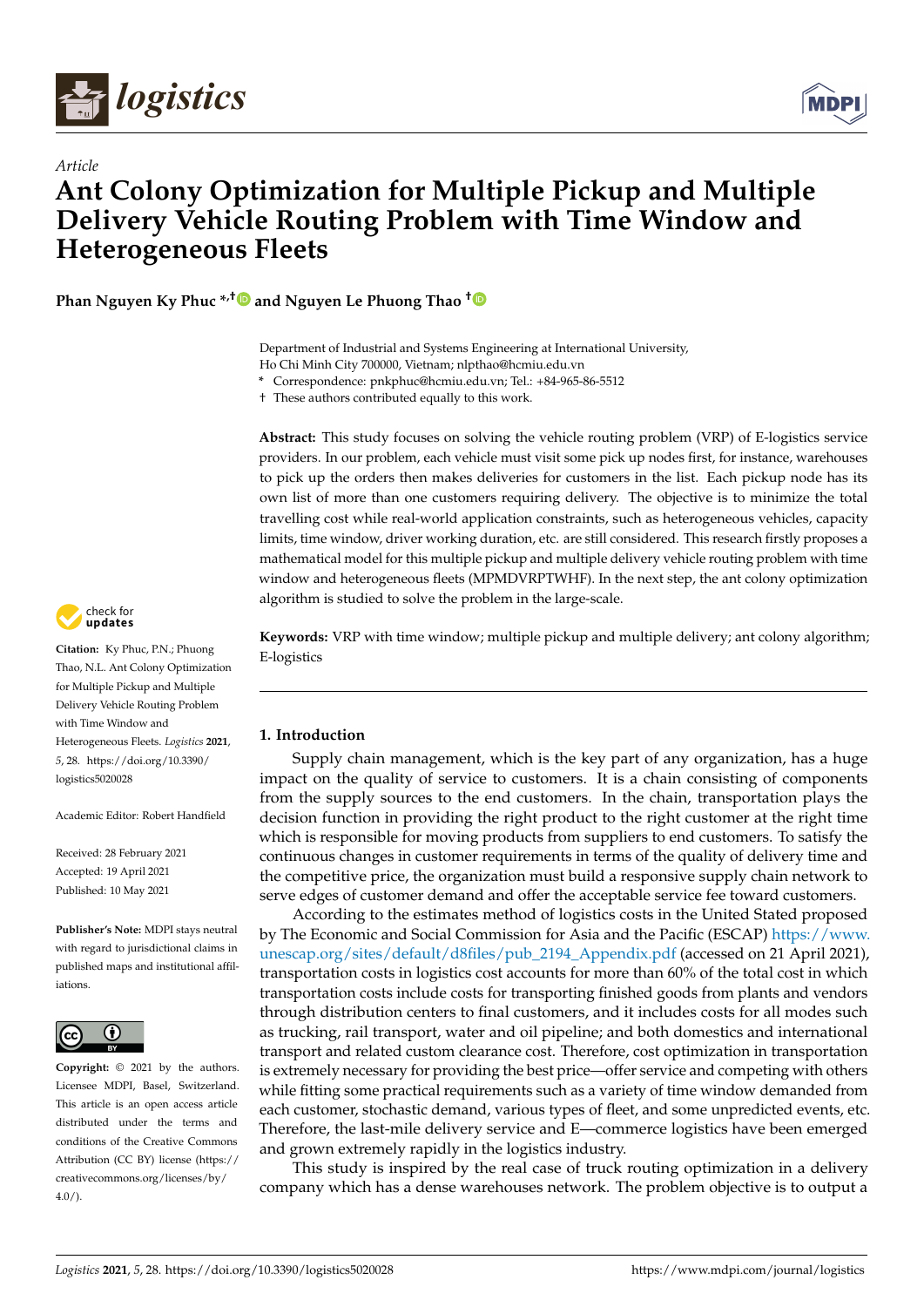set of routes from the nodes set with the aim to minimize the total travelling distance and cost consumption. The model design is required that vehicles starting from a depot and moving through warehouses for both or in turn picking up and delivering goods. More particularly, it is a mixed linehaul and backhaul VRP which might be only demand of picking or delivering or both in each node, and the serving order of pickup or delivery in each one is arbitrary depending on the time constraints and optimality of objective function. In addition, some practical constraints such as time window, heterogenous fleets of vehicle, capacity limit, and working duration of drivers are also considered for the case. The multiple pickup and multiple delivery vehicle routing problem with time window and heterogeneous fleets (MPMDVRPTWHF) method is employed to solve the case.

The Vehicle Routing Problem with Time window (VRPTW) concerns the problem of minimizing costs when a fleet of vehicles has to deliver goods from the depot to a set of customers while not violating a set of required constraints [\[1\]](#page-11-0). The problem proposed in this paper can be called a variant of VRPTW which can solve the logistics network pattern that has a set of pickup points that have goods loaded and a set of delivery points that have goods delivered while satisfying the constraint of time-window, a heterogeneous fleet of vehicles and route length limit. The mathematical model and applied algorithm proposed by this paper can help to solve the problem patterns such as retail network, e-logistics network, distribution network, reversed network, etc., which have the same characteristics in the network, having goods that need to be picked up at several factories or warehouses and distributed to a set of customers or retailers.

The VRP was first introduced by [\[2\]](#page-11-1) in the truck dispatching problem. In their study, they proposed the first mathematical programming formulation and algorithmic approach to the delivery of gasoline to the gas station. A few years later, Ref. [\[3\]](#page-11-2) introduced an effective greedy heuristic improving Dantzig-Ramser approach. From the basics of the two mentioned paper, many exact and approximate approaches were proposed to find the nearest or exact solution of the diverse versions of the VRP. Researched by [\[4\]](#page-11-3), there are several versions of VRPs with different problem assumptions and objective concentrations. The first basic of the problem is the Capacitated VRP (CVRP). The CVRP is illustrated in [\[3\]](#page-11-2), where the vehicles are homogeneous and based on a single departure depot. All the customers are delivery points, the demand is constant and may not be split. The main restriction in the problem is vehicle capacity. Furthermore, to be used in a real-life application, researchers also study the model of multiple depot vehicle routing problem with time window under shared depot resources [\[5\]](#page-11-4). The VRPTW is an adjusted version of CVRP in which the capacity constraint is still in consideration and each customer is associated with a serving time requirement  $[a_i, b_i]$  , called a time window [\[6,](#page-11-5)[7\]](#page-11-6). In a time instant, the travelling time  $t_{ij}$  of the arc  $(i, j)$ , the service time  $s_i$  are given. In case of early arrival at customer location, it can wait until the time instant *a<sup>i</sup>* . It is assumed that vehicles leave the depot at time instant 0 to support the time window defining. Another extension of CVRP is The VRP with Backhauls (VRPB). In the problem, there are two subsets of customers. The first subset contains linehaul customers requiring a given quantity of products to be delivered and the second subset contains *m* backhaul customers from which the given required pickup quantity need. The route assigned to serve both types of customers must serve all the linehaul customers before the backhaul customers.

Another version of the typical VRP is VRP with Pickup and Delivery (VRPPPD). Each customer is associated with the delivery quantity  $d_i$  and the pickup quantity  $p_i$  , and  $O_i$ is the origin pickup point of the delivery quantity;  $D_i$  is the destination point of goods picked up at the customer. A variety of practical situations can be modeled as pickup and delivery problem which can be listed such as school bus routing and scheduling, reversed logistics and dispatching network in E-logistics. The VRPPPD can be illustrated in several research proposed by [\[8\]](#page-11-7) in which the pickup and delivery problem with time windows (PDPTW) is studied and an exact method is proposed to solve the problem; Ref. [\[9\]](#page-11-8) in which they proposed a formulation for pickup and delivery problem with time window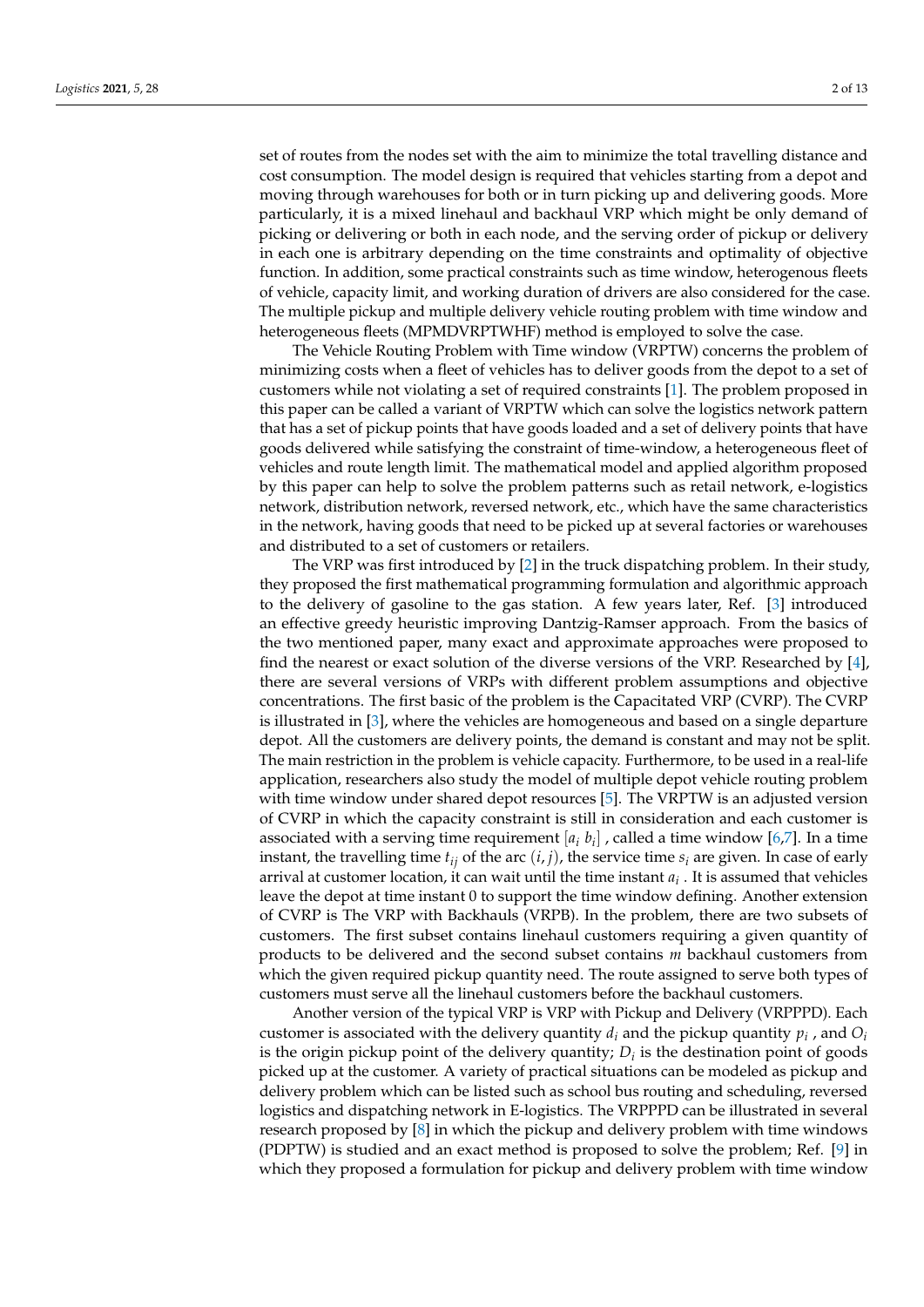developing a novel modeling strategy assigning vehicles to routes explicitly in two-index flow formulation.

Since the VRPTW is an NP-hard problem, it can solve the small-sized problem effectively in term of time using exact solution methods introduced by [\[1,](#page-11-0)[10–](#page-11-9)[13\]](#page-12-0). Besides, heuristics is introduced to help solve large-sized problems more optimally in computational time. Following [\[14\]](#page-12-1), the exact algorithm can be divided into three categories: direct tree search methods, dynamic programming, and integer linear programming. As the number of proposed exact algorithms is very large, the research proposed by [\[15\]](#page-12-2) adopted a column generation algorithm for vehicle scheduling and routing problems, Ref. [\[16\]](#page-12-3) proposes minimum K-trees algorithm to find optimal solution of vehicle routing problem, Ref. [\[17\]](#page-12-4) adopts a branch-and-cut-and-price algorithm for solving a pickup-and-delivery problem with time window, while [\[8\]](#page-11-7) devises an exact algorithm based on a set portioning integer formulation with a bounding procedure. A detailed review of exact and approximate algorithms can be found in [\[14\]](#page-12-1). Several other studies investigate and use heuristics and metaheuristic algorithms to solve vehicle routing problem. Some state-of-the-art metaheuristics approach can be listed in detail such as simulated annealing algorithm, genetic algorithm, ant colony optimization algorithm, firefly algorithm, etc. in [\[18\]](#page-12-5) which reviews several metaheuristics and make comparison of them.

Generally, an exact method intends to give the exact optimal solution; however, it is suitable for small-size problems. On the other hand, the heuristics or meta-heuristics output the near-optimal solution, and it can deal with the large-size problem mentioned in [\[19\]](#page-12-6) which is advantageous in term of computational time and the solution quality. There are some heuristics strategies introduced to solve well-known VRP such as the space-filling curve with optimal partitioning heuristics [\[20\]](#page-12-7), three-phase heuristics [\[21\]](#page-12-8) developed by combining a heuristic-based clustering algorithm solving VRP. A summary and literature review of several important and state-of-art modern heuristics can be found in the study by [\[22,](#page-12-9)[23\]](#page-12-10).

In this paper, ant colony optimization (ACO) approach is proposed to solve Multiple pickup and multiple delivery vehicle routing problem with time window and heterogeneous fleets. The ACO algorithm was first introduced by [\[24\]](#page-12-11). It is built based on the ant behavior in real life to find food with the optimal path from their nest to food sources. Pheromones substances released by ants on the trails is a form of communication among the ants and help them travel to the food optimally. Reviewed from the previous study on this algorithm, there is a plenty of variants and studies applying ACO. The ant system first was developed by [\[25\]](#page-12-12). Since then, many researchers have studied and published new methods to improve the original ACO by applying other algorithms into the ACO to tackle the larger-sized CVRP [\[26\]](#page-12-13). For instance, a hybrid approach proposed by [\[27\]](#page-12-14) combining AS with the savings algorithm to solve the CVRP, improved ACO for the, multiple-depot vehicle routing problem with time windows [\[28\]](#page-12-15) and also there are some other researchers contributing to improve ACO method such as [\[29\]](#page-12-16) with a new hybrid ant colony optimization algorithm [\[30,](#page-12-17)[31\]](#page-12-18).

The rest of the paper is organized as follows. The next section presents the mathematical model for MPMDVRPTWHF while the third section describes the framework for applying ACO to solve the large scale problem. Finally, the computational result and conclusions are presented in the final section .

### **2. Mathematical Model**

Inspired by the study on a VRPTW case study of fresh food distribution center [\[32\]](#page-12-19), service nodes are divided into two subsets: pickup set *P* and delivery set *D* where  $|P| = n$ and  $|D| = m$ . The starting depot is node 0. The ending depot is node  $(n + m + 1)$ . If one node requires both delivery and pickup, that node will be replicated. Each vehicle in the fleet has its own operation cost and capacity. The set *R* contains pairs of (*i*, *j*) if the order exists between pickup node *i* and delivery node *j*.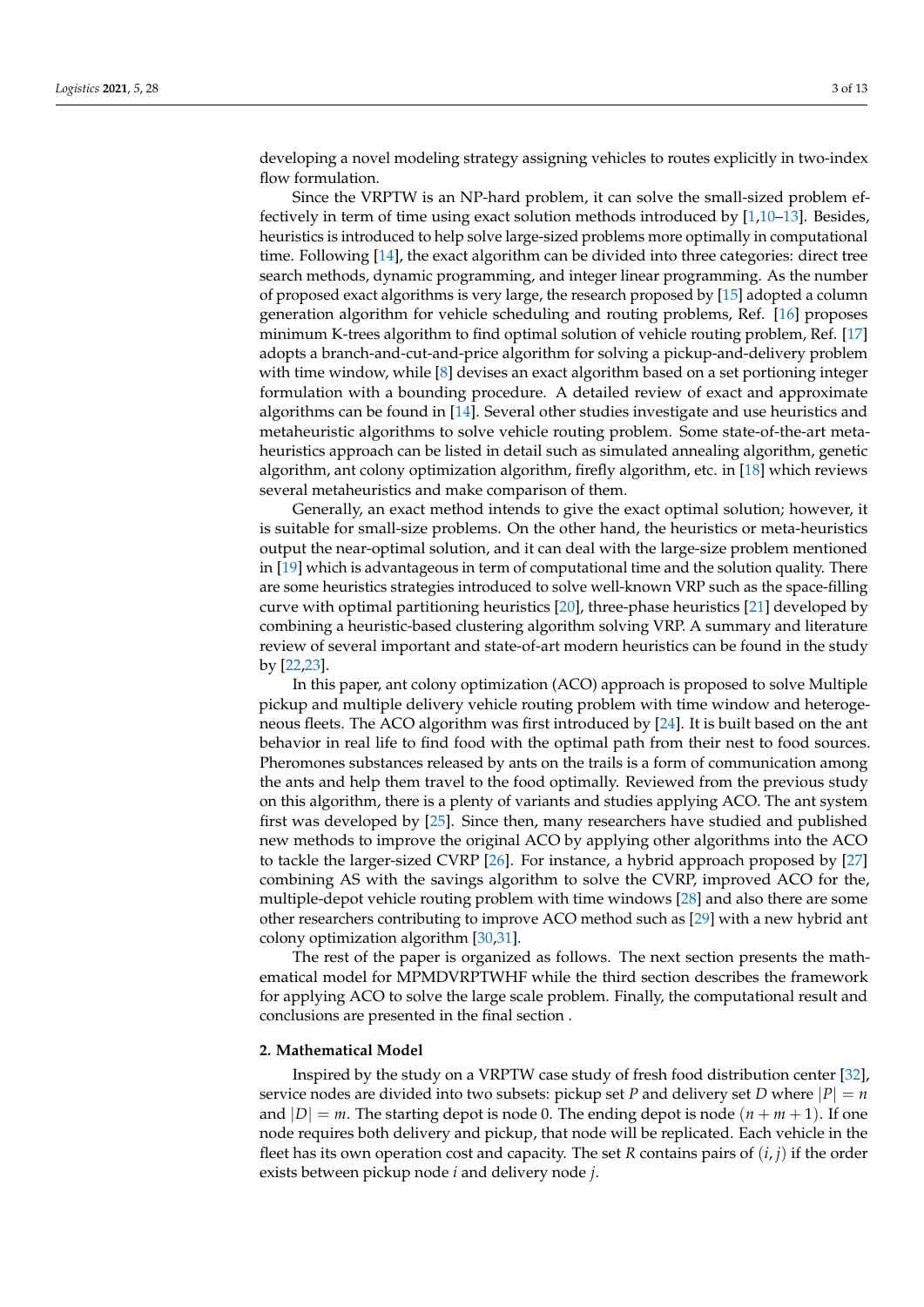Equation [\(1\)](#page-3-0) represents the objective function which aims to minimize the total cost of traveling

<span id="page-3-0"></span>
$$
\min \sum_{k \in K} \sum_{i,j \in C} x_{ij}^k d_{ij} \gamma_k \tag{1}
$$

The Equation [\(2\)](#page-3-1) ensure that each node must be served at least by one vehicle

<span id="page-3-1"></span>
$$
\sum_{k \in K} \sum_{j \in C_1} x_{ij}^k \ge 1 \quad \forall i \in C \setminus \{0, n + m + 1\}
$$
 (2)

If there is an order between pickup node *i* and delivery node *j*, this order must be served by the same vehilce *k*. This constraint is shown in Equation [\(3\)](#page-3-2)

<span id="page-3-2"></span>
$$
\sum_{h \in C_2} x_{hi}^k - \sum_{m \in C_2} x_{mj}^k = 0 \quad \forall k \in K, \forall (i, j) \in R
$$
 (3)

Equations  $(4)$  and  $(5)$  claim that if an vehicle is used, its route must go through starting depot and ending depot at least once.

<span id="page-3-3"></span>
$$
\sum_{j \in C_1} x_{0j}^k \le 1, \quad \forall k \in K \tag{4}
$$

<span id="page-3-4"></span>
$$
\sum_{j \in C_2} x_{j,n+m+1}^k \le 1, \quad \forall k \in K \tag{5}
$$

Equation [\(6\)](#page-3-5) says that if a vehicle visit a node, then it also has to leave that node

<span id="page-3-5"></span>
$$
\sum_{i \in C_2} x_{ij}^k = \sum_{h \in C_1} x_{jh}^k \quad \forall j \in C \setminus \{0, n + m + 1\}, h \neq i, j \neq i, k \in K.
$$
 (6)

Subtour elimination, time constraint and load constraints are integrated in Equation [\(7\)](#page-3-6) and [\(8\)](#page-3-7).

<span id="page-3-6"></span>
$$
T_j^k \ge T_i^k + (t_{ij} + s_i) - Bi g M (1 - x_{ij}^k), \quad \forall k \in K, i \in C_2, j \in C_1
$$
 (7)

<span id="page-3-7"></span>
$$
L_j^k \ge L_i^k + q_j - Bi g M (1 - x_{ij}^k), \quad \forall k \in K, i \in C_2, j \in C_1, k \in K, i \ne j
$$
 (8)

The pickup node must be visited before the delivery node in case there is an order between them is expressed by Equation [\(9\)](#page-3-8)

<span id="page-3-8"></span>
$$
T_i^k + R_{ij}(t_{ij} + s_i) \le T_j^k, \quad \forall k \in K, i \in P, j \in D
$$
\n
$$
(9)
$$

Time window constraint is shown in Equation [\(10\)](#page-3-9)

<span id="page-3-9"></span>
$$
e_i \leq T_i^k \leq l_i, \quad \forall i \in C \setminus \{0, n + m + 1\}k \in K \tag{10}
$$

The capacity bound constraint is presented in Equation [\(11\)](#page-3-10)

<span id="page-3-10"></span>
$$
\max(0, q_i) \le L_i^k \le \min(Q_k, Q_k + q_i), \quad \forall i \in C, k \in K
$$
\n(11)

The maximum working duration is shown in Equation [\(12\)](#page-3-11) while Equation [\(13\)](#page-3-12) limits the number of vehicles can be used

<span id="page-3-11"></span>
$$
T_{n+m+1}^k - T_0^k \le t_{max}, \quad \forall k \in K \tag{12}
$$

<span id="page-3-12"></span>
$$
\sum_{k \in K} \sum_{j \in C} x_{0j}^k \le M \tag{13}
$$

This model is used to solve the problem in the small and average scale to create the benchmark for ACO.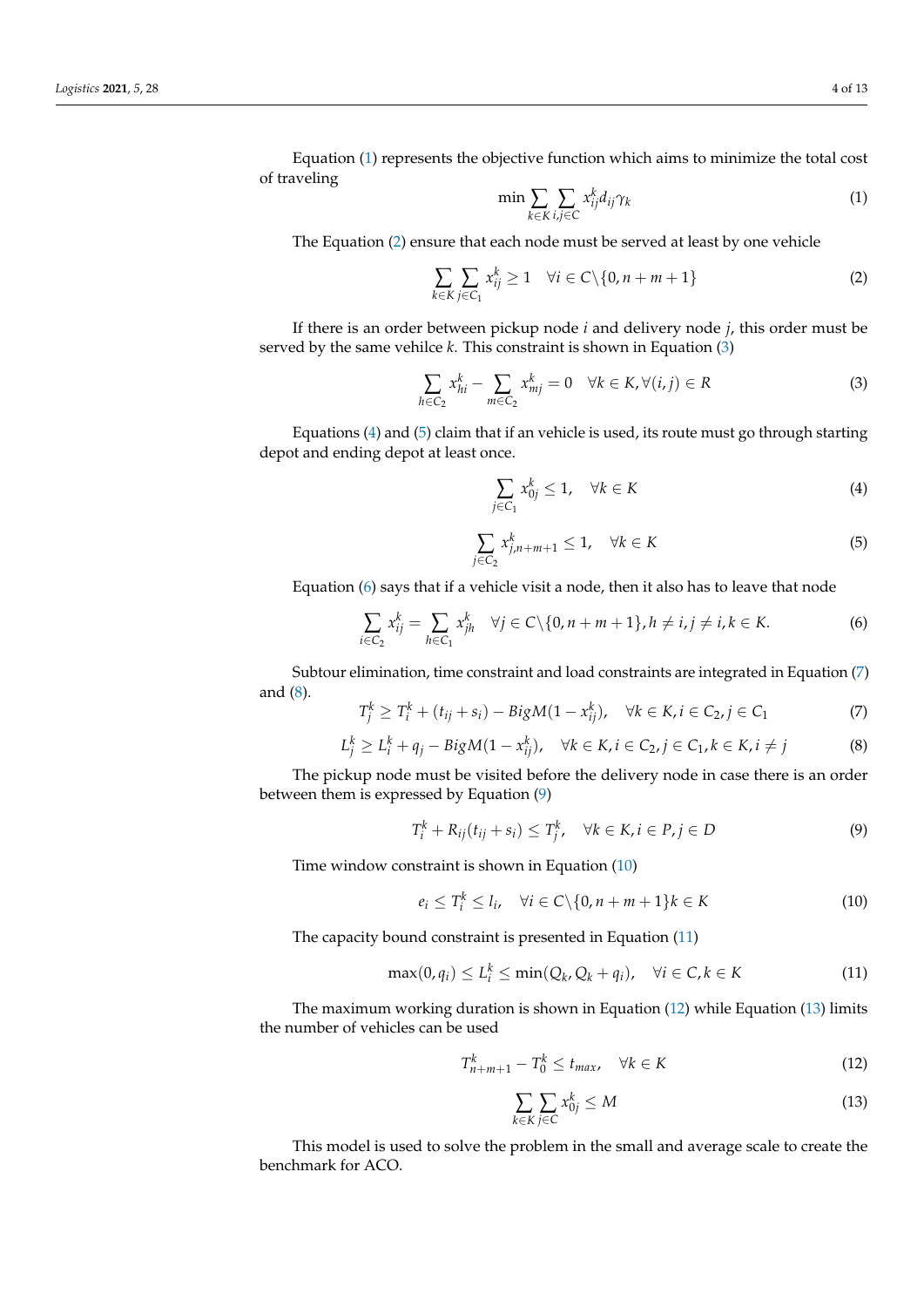## **3. Solution Approach**

Ant Colony Optimization (ACO) algorithm was adopted to solve the proposed problem. It is a probabilistic optimization that simulates the social behavior of ant colonies, a kind of species that can find the shortest route from the nest to the food source and back. They choose the path based on a chemical substance called pheromone secreted from the ants to go through previously. The repetition of the above mechanism represents the auto-catalytic behavior of a real ant colony where the more the ant follow a trail, the more attractiveness the trail become.

The algorithm we propose for the MPMDVRPTWHF has been developed to fit featured constraints in the studied problem including using heterogeneous fleet of vehicles, considering time window, those two constraints can be considered as challenging points for the majority of methods known from the literature. Additionally, the model can be applied to the system in which it has multiple pickup points, and each pickup point has multiple delivery destination, therefore, it is not the same as some previous studies whose system have a monopoly pickup source and delivery to several destination, the relationship between pickup node set and delivery node set must be considered when choosing the next node to visit following the rule that pickup node must be choose before their delivery node set. Moreover, we have set up in the algorithm operation that the ant will check each next chosen node if it satisfies the set of constraints or not simultaneously when the next node is chosen. Therefore, the solution proposed by the ant will fit exactly with the scheme constraints.

The main tasks considered in this ACO algorithm are initialization of necessary parameters, solution construction by ants and pheromones substance management. Overall, the main procedures of the proposed algorithm are illustrated in the flowchart of Figure [1.](#page-4-0)

<span id="page-4-0"></span>

**Figure 1.** Flowchart of ACO Algorithm for MPMDVRPTWHF.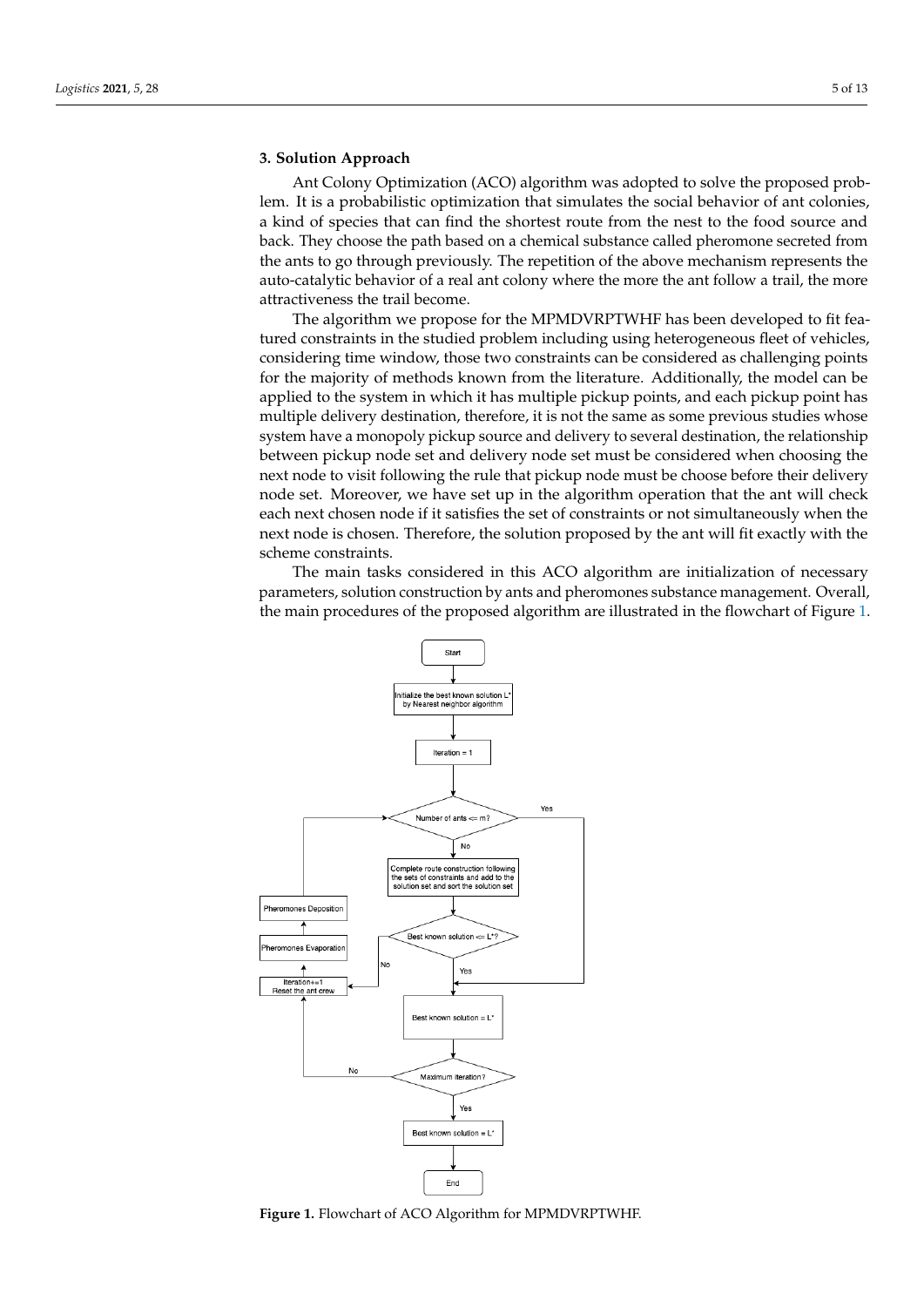#### *3.1. Initialization of the Parameter*

Following the research proposed by [\[28\]](#page-12-15), all the related parameters are setup as follows:  $m = 22$  ants,  $\alpha = 2$ ,  $\beta = 5$ ,  $\rho = 0.80$ ,  $\theta = 80$ ,  $\sigma = 3$  elitist ants.

Each arc  $(i, j)$  of the graph  $G = (N, A)$  is associated with a variable  $\tau_{ij}$  called pheromone trail. The pheromone intensity on an arc indicates the level of probabilities that the following direction gives the better solution. Therefore, at each node, the ant will decide the next node to visit based on the level of pheromone on trails. The higher level of pheromone, the higher probability the trail would be chosen. Initially, a constant amount of pheromone is allocated to all the arcs. The probability of the *k*th ant at node choosing to move to node *j* using the pheromone trail  $\tau_{ii}$  is given by:

$$
p_{ij}^k = \frac{[\tau_{ij}]^{\alpha} [\eta_{ij}]^{\beta}}{\sum_{l \in N_i^k} [\tau_{ij}]^{\alpha} [\eta_{ij}]^{\beta}}, \quad \text{if } j \in N_i^k \tag{14}
$$

 $\eta = 1/d_{ij}$  is a heuristic value.  $\tau_{ij}$  denotes the pheromone concentration on the edge traversed from node *i* to node *j*. The parameters *α*, *β* are the relative influence of pheromone concentration and the heuristic value. Specifically, *τij* indicates how good the choice of the next node from the current one, *ηij* implies the promising of the choice of the next node *j* from the current node *i*. The set of probabilities will be equal to 1 initially.

#### *3.2. Solution Construction*

In the ACO, each artificial ant will generate the solution by taking vehicles from the vehicle set starting from the depot to construct the next node which satisfies the set of constraints. The routes will be built by the ant until the capacity or the limit of route length is met, or the time window constraint is violated. Specifically, the next node constructed by the ant will go through a constraint checking process and if it is successfully added to the route, all the related variables will be updated to be used for the next node drawing. The route set by all the ant crew will be recorded in a solution set which would be used for obtaining the best solution from each iteration and update the current best-known solution *L* ∗ . The pseudocode of the complete ACO algorithm is illustrated as below.

The process of using pheromones to determine the promising optimal route involves the pheromone update which consists of pheromone deposition and pheromone evaporation. A pheromone trails update would be conducted after all the artificial ants have improved the solutions. In addition, this factor is also the main feature of ACO algorithm, determining the ants' performance and the quality of solution found. In the proposed ACO algorithm, pheromone modifications would employ the usual pheromone evaporation while the pheromone deposition would be referred to [\[33\]](#page-12-20). In pheromone evaporation, the pheromone concentration on all trails could be decreased by a constant factor which is given by following equation:

$$
\tau_{ij} = \left(\rho + \frac{\theta}{L^{avg}}\right) \tau_{ij} \quad \forall (i, j) \in A \tag{15}
$$

where  $0\leq\left(\rho+\frac{\theta}{L^{avg}}\right)\leq1$  is an evaporation factor,  $0\leq\rho\leq1$  is the trail persistence,  $\theta$ is a constant.  $L^{avg} = \sum_{k=1}^{m} \frac{L^k}{m}$  $\frac{L}{m}$  is the average total distance found by *m* artificial ants per iteration and  $L^k$  is the total distance obtained by the solution of an artificial ant  $k$ . The idea of the pheromone evaporation is to simulate the evaporation process in nature which depends on the length of path travelled by an ant.

After the evaporation process, only the best and the elitist ants can update the pheromone by depositing the substance to the path they travelled following the equation below:

$$
\tau_{ij} = \tau_{ij} + \sum_{\lambda=1}^{\sigma-1} \Delta \tau_{ij}^{\lambda} + \Delta \tau_{ij}^{*}
$$
\n(16)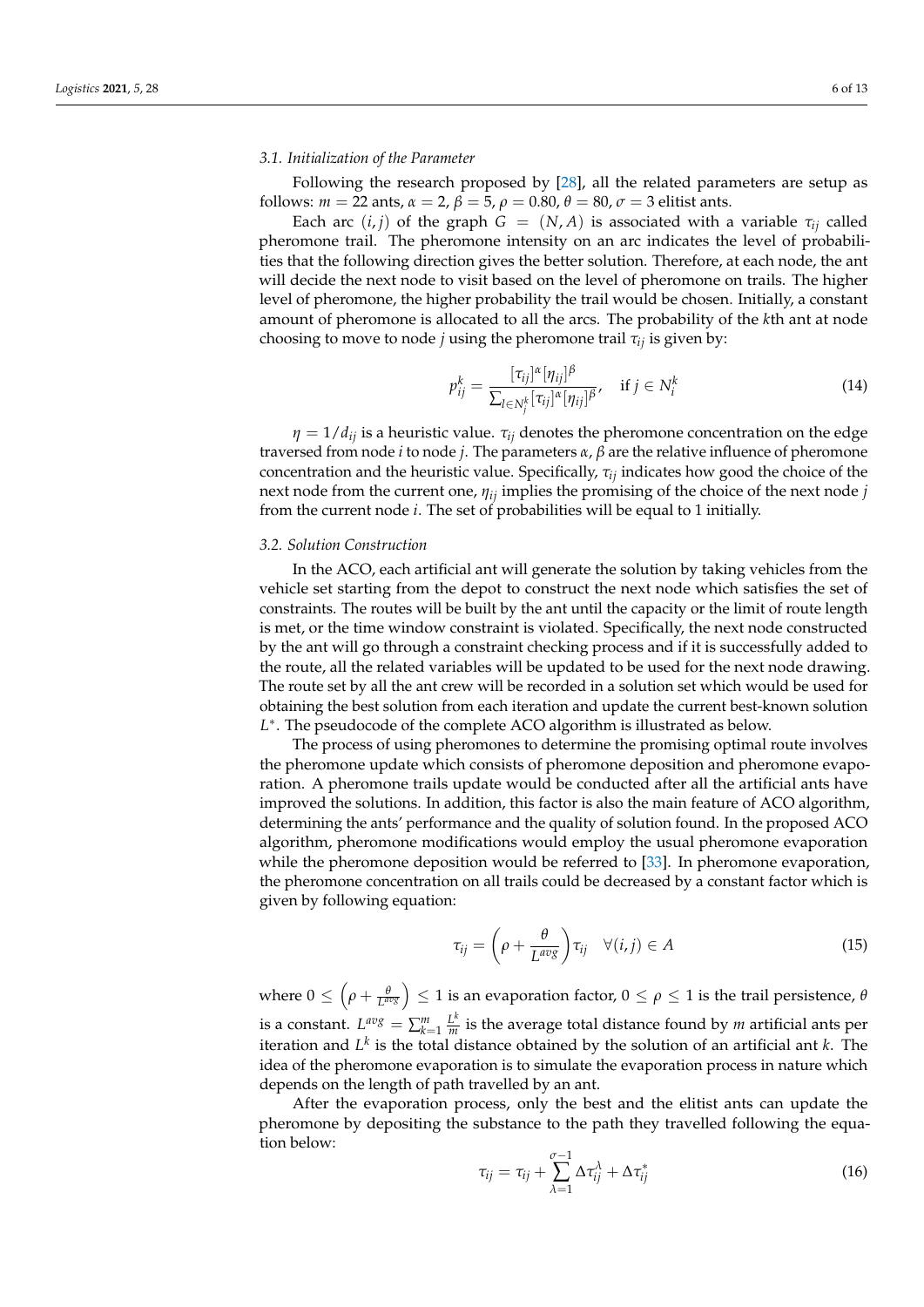where

<span id="page-6-1"></span>
$$
\Delta \tau_{ij}^{\lambda} = \begin{cases} \frac{\sigma - \lambda}{L^{\lambda}}, & \text{if the } \lambda \text{th best ant travels on edge } (i,j) \\ 0 & otherwise \end{cases}
$$
 (17)

<span id="page-6-2"></span>
$$
\Delta \tau_{ij}^* = \begin{cases} \frac{\sigma}{L^*}, & \text{if edge } (i,j) \text{ is part of the best solution} \\ 0 & \text{otherwise} \end{cases}
$$
 (18)

Following is the description of ant colony algorithm for multiple pickup and multiple delivery vehicle routing problem with time window and heterogeneous fleets (ACO for the MPMDVRPTWHF) (Algorithm [1\)](#page-6-0).

<span id="page-6-0"></span>

| Algorithm 1: ACO for the MPMDVRPTWHF                                                 |  |  |  |
|--------------------------------------------------------------------------------------|--|--|--|
| Parameters:                                                                          |  |  |  |
| $m = 22$ , $\alpha = 2$ , $\beta = 5$ , $\rho = 0.80$ , $\theta = 80$ , $\sigma = 3$ |  |  |  |
| 1 Initialization                                                                     |  |  |  |
| Initialize the best-known solution $L^*$ by Nearest Neighbor Algorithm.              |  |  |  |
| Initialize the number of ants and ACO parameters<br>3                                |  |  |  |
| 4 foreach <i>iteration</i> do                                                        |  |  |  |
| foreach <i>ants</i> do<br>5                                                          |  |  |  |
| Ant chooses the appropriate vehicle in the vehicl set<br>6                           |  |  |  |
| Delete the choosen vehicle from the vehicle set<br>7                                 |  |  |  |
| Ant starts at depot (node 0)<br>8                                                    |  |  |  |
| while Solution is not constructed do<br>9                                            |  |  |  |
| Ant selects the next node based on the probability $p$<br>10                         |  |  |  |
| if the next node satisfies all constraints then<br>11                                |  |  |  |
| Add the next node to the solution set<br>12                                          |  |  |  |
| Update all the related variables to use in the next node choice<br>13                |  |  |  |
| Add the solution to the solution set<br>14                                           |  |  |  |
| Sort the solution set S ascendingly<br>15                                            |  |  |  |
| Update the best-known solution $L^*$<br>16                                           |  |  |  |
| Choose $\sigma$ elitist ants to update pheromones (evaporation and deposition<br>17  |  |  |  |
| process)                                                                             |  |  |  |
| <b>Output:</b> The best solution in all iterations                                   |  |  |  |

There are two types of pheromone deposition laid down the trails during the pheromone update process with Equations [\(17\)](#page-6-1) and [\(18\)](#page-6-2) above. First, the best-so-far solution (objective value  $L^*$ ) found at the start of the ACO algorithm will be update if  $\sigma$  elitist ants had traversed it. That update of pheromone by the elitist ants is called ∆*τ* ∗ *ij*. Second, only the (*σ* − 1) best ants out of *m* ants of the current iteration can lay the pheromone on the trails they have traversed. The amount of pheromone laid down by the ants which equals to  $\Delta\tau_{ij}^{\lambda}$ is determined by their rank  $\lambda$  and their solution quality  $L^\lambda.$  In brief, the idea to establish the elitist ants to emphasize the reinforcement of the edges belonging to the best-so-far solution after running the iteration and it would be the guidance for the succeeding iterations. On the contrary, the idea of ranking the ants by  $\lambda$  is suggested in [\[20\]](#page-12-7) and aims to minimize the emphasis of pheromone laid by many ants caused by suboptimal routes. Figure [2](#page-7-0) shows example of constructing solution by the ACO algorithm.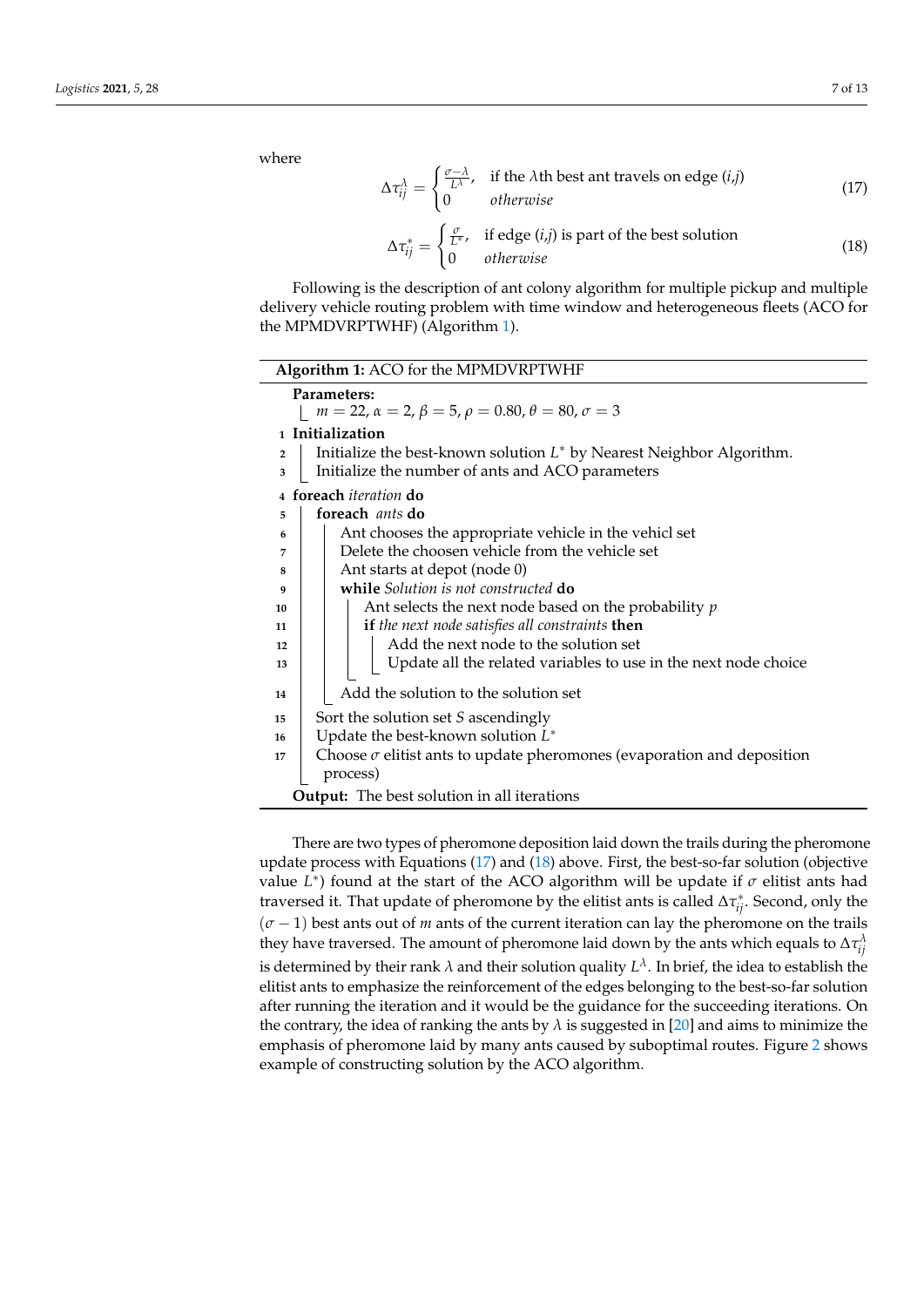<span id="page-7-0"></span>

**Figure 2.** Example of solution construction by the proposed ACO algorithm.

## **4. Computational Results and Conclusion**

This section is devoted to the experimental evaluation of ACO algorithm on some standard benchmark instances. The benchmark adopted in the experimental design will be described in detail in Section [4.1](#page-7-1) while in Section [4.2](#page-7-2) the results achieved by the ACO algorithm will be presented and compared with those of exact method proposed by CPLEX solver to validate our solution method. Finally, Section [4.3](#page-9-0) will show that the proposed method can be applied in practical cases. To evaluate the validation of the solution, two methods would be tested by PYTHON and CPLEX software on Intel® Core(TM) i5-8265U CPU @ 1.60 GHz 1.80 GHz.

#### <span id="page-7-1"></span>*4.1. Benchmark Description*

The study adopts the instance set generated by Dominik Goeke (2017) used to solve Pickup and delivery problem with time windows and electric vehicles (PDPTW-EV), besides, it can also be used to validate the vehicle routing problem with time window (VRPTW) and Green vehicle routing problem (G-VRP). The generated benchmark instances have two sets: a set of 36 small-sized instances with 3–9 requests and an other set of 56 larger-sized instances with 50 requests. In this study, due to the limitation of CPLEX solver on solving large-scale problems, only the small-sized sets are considered to validate the proposed method solution. In addition, Section [4.3](#page-9-0) will show the ability of the proposed method on solving large-scale problem. The instance set is shown in Table [1,](#page-8-0) and the instance sizes are also indicated in their names. The instances are available for download at <http://www.vrp-rep.org/datasets/item/2019-0001.html> (accessed on 21 April 2021).

There are some required modifications to the original instance set to be more appropriate to apply in the studied problem. Specifically, vehicle parameters, relation-set, and maximum working duration are added to the instance. The parameters of each vehicle includes its identifications, corresponding capacity and unit cost. This type of data will serve the constraint of heterogeneous truck fleets. The relation set represents the relationship between pickup points and their requesters while the maximum working durations limit the working time of drivers which serve the working duration constraint.

## <span id="page-7-2"></span>*4.2. Comparison with Exact Solution*

This section aims to evaluate the computational results of the ACO algorithm. The exact solutions obtained by CPLEX solver are also delivered to compare with ACO.

Table [1](#page-8-0) shows the comparison between results obtained by the proposed ACO algorithm and CPLEX. For each instance, five runs have been considered in which minimum (Min), maximum (Max) value and average (Average) values are calculated to compare with the exact solution. The gap between them will also be retrieved to validate the solution quality proposed by ACO algorithm.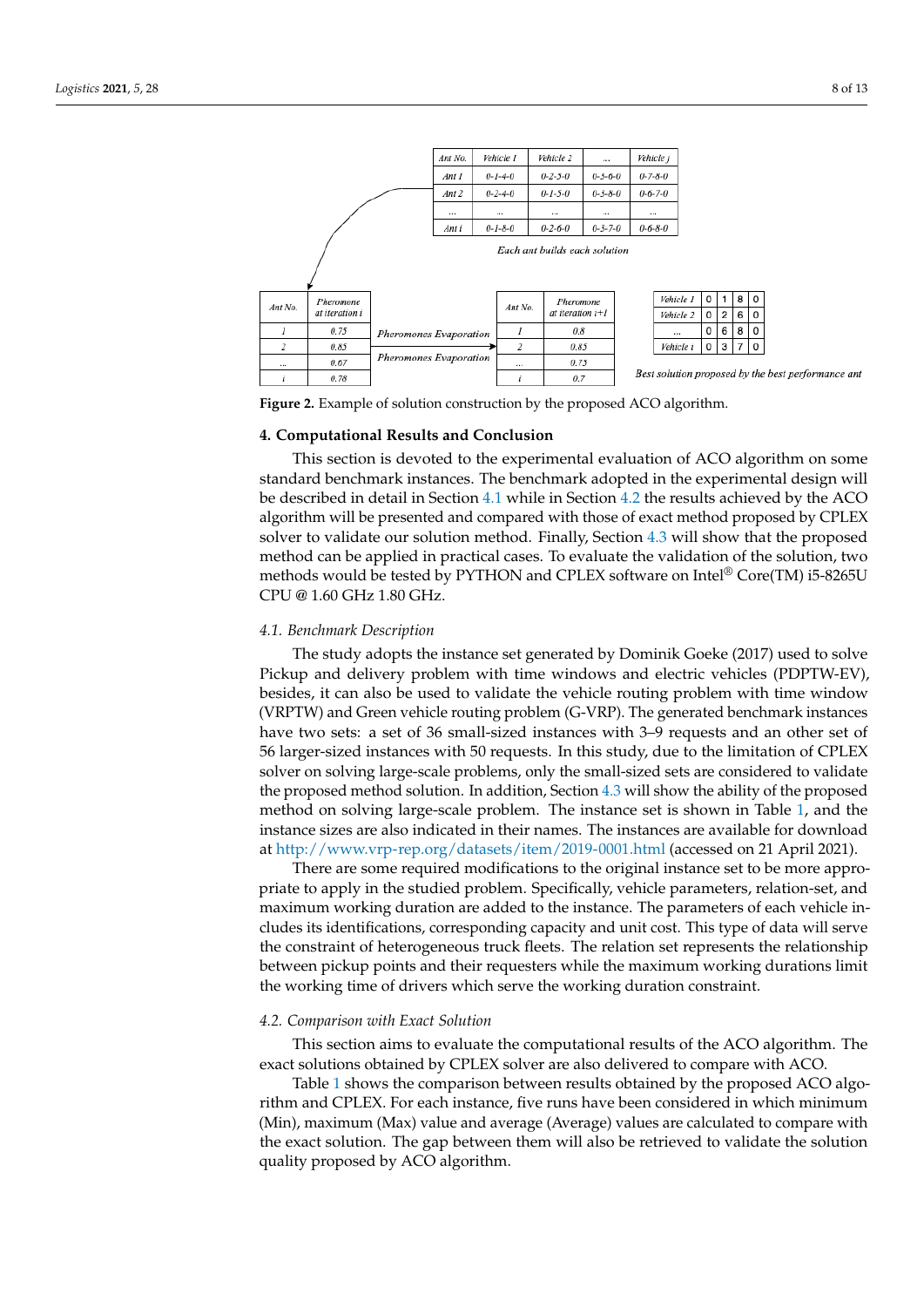| <b>Computational Result</b> |                |         |         |              |          |
|-----------------------------|----------------|---------|---------|--------------|----------|
|                             | <b>ACO VRP</b> |         |         |              |          |
| Instance                    | Min            | Max     | Average | <b>CPLEX</b> | Gap      |
| c101c6                      | 1319.98        | 1319.98 | 1319.98 | 1319.98      | $0.00\%$ |
| c103c6                      | 1153.75        | 1153.75 | 1153.75 | 1153.75      | $0.00\%$ |
| c206c6                      | 1338.86        | 1338.86 | 1338.86 | 1338.86      | $0.00\%$ |
| c208c6                      | 902.69         | 902.69  | 902.69  | 902.69       | $0.00\%$ |
| r104c6                      | 1029.47        | 1029.47 | 1029.47 | 1029.47      | $0.00\%$ |
| r105c6                      | 831.31         | 831.31  | 831.31  | 831.31       | $0.00\%$ |
| r202c6                      | 885.63         | 885.63  | 885.63  | 885.63       | $0.00\%$ |
| r203c6                      | 1126.40        | 1126.40 | 1126.40 | 1126.40      | $0.00\%$ |
| rc105c6                     | 1465.66        | 1465.66 | 1465.66 | 1465.66      | $0.00\%$ |
| rc108c6                     | 1352.30        | 1352.30 | 1352.30 | 1352.30      | $0.00\%$ |
| rc204c6                     | 954.15         | 954.15  | 954.15  | 954.15       | $0.00\%$ |
| rc208c6                     | 925.42         | 925.42  | 925.42  | 925.42       | $0.00\%$ |
| c104c10                     | 2029.37        | 2029.37 | 2029.37 | 2029.37      | $0.00\%$ |
| c205c10                     | 1822.89        | 1822.89 | 1822.89 | 1822.89      | $0.00\%$ |
| r201c10                     | 1766.95        | 1766.95 | 1766.95 | 1766.95      | $0.00\%$ |
| r203c10                     | 1385.67        | 1385.67 | 1385.67 | 1385.67      | $0.00\%$ |
| rc108c10                    | 1916.49        | 1916.49 | 1916.49 | 1916.49      | $0.00\%$ |
| rc201c10                    | 2050.08        | 2050.08 | 2050.08 | 2050.08      | $0.00\%$ |
| rc205c10                    | 2463.76        | 2463.76 | 2463.76 | 2463.76      | $0.00\%$ |
| c101c12                     | 2167.13        | 2172.13 | 2169.33 | 2155.75      | 0.63%    |
| c202c12                     | 1851.35        | 1878.35 | 1858.75 | 1833.35      | 1.39%    |
| r102c12                     | 1518.96        | 1535.96 | 1525.16 | 1503.66      | 1.43%    |
| r103c12                     | 1227.01        | 1247.01 | 1240.81 | 1225.71      | 1.23%    |
| rc102c12                    | 2038.62        | 2162.62 | 2100.62 | 2035.12      | 3.22%    |
| c103c16                     | 2283.20        | 2502.33 | 2327.03 | 2283.20      | 1.92%    |
| c106c16                     | 1671.41        | 1701.41 | 1686.41 | 1631.41      | 3.37%    |
| c202c16                     | 2294.32        | 2375.74 | 2335.03 | 2283.22      | 2.27%    |
| c208c16                     | 2283.21        | 2433.93 | 2358.57 | 2283.21      | 3.30%    |
| r105c16                     | 2296.32        | 2336.32 | 2316.32 | 2247.45      | 3.06%    |
| r202c16                     | 3343.71        | 3443.71 | 3393.71 | 3311.95      | 2.47%    |
| r209c16                     | 2392.01        | 2408.79 | 2400.40 | 2332.01      | 2.93%    |
| rc103c16                    | 2794.23        | 2894.23 | 2844.23 | 2774.23      | 2.52%    |
| rc108c16                    | 2993.06        | 3093.06 | 3043.06 | 2970.06      | 2.46%    |
| rc202c16                    | 2912.30        | 3087.30 | 2999.80 | 2892.67      | 3.70%    |
| rc204c16                    | 3533.47        | 3663.25 | 3598.36 | 3519.47      | 2.24%    |
| r102c18                     | 2848.34        | 2884.23 | 2866.29 | 2765.34      | 3.65%    |
| Avg.                        |                |         |         |              | 1.16%    |

<span id="page-8-0"></span>**Table 1.** Result summaries of different instances.

As it can be shown in the Table [1,](#page-8-0) the gap between the two methods is 1.16% on average based on three instance scales, although they are small-scaled instances, they can show the reliability on the method used for searching solution proposed by ACO algorithm is reasonable. It can easily solve the 6-customer and 10-customer instances with 0% gap. It shows that the solution quality of the proposed approach is extremely reliable for the small-sized problem where the requester set varies from 6–10. However, when the instances increase more slightly to 12, 16 and 18, the gap appears but insignificant, around 0.63–3.65%. Computational time on solving the problem by ACO is averagely around 22.78 s for the whole instance set while that of CPLEX is also around 23.78 s. They are approximately equal, however, when increasing the problem size, the time performance on the meta-heuristics approach is more outstanding which is a common strong point of meta-heuristics approach compared with mathematical approach. It is inevitable that the increase on the problem size can be the barrier to the solution quality proposed by ACO, however, tuning the parameter setting or changing the way search optimal solution in a more logical and intelligent way can have impact on the gap reduction, this point is quietly interesting to do the research to improve the proposed method. Besides, the evaluation on the practical features of the studied method will be shown in the Section [4.3](#page-9-0) which solve real case study.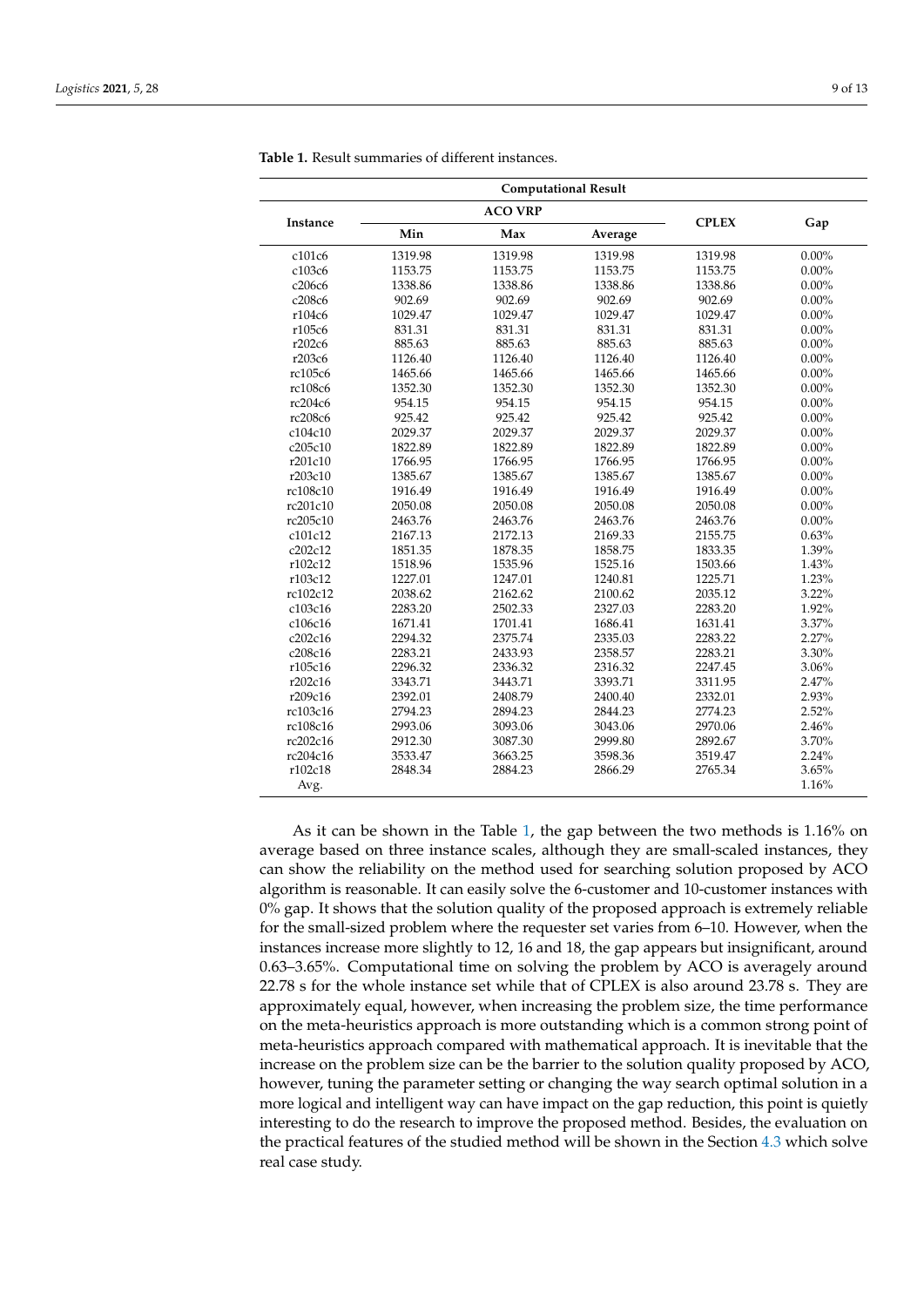## <span id="page-9-0"></span>*4.3. Case Study*

In this section, the solution obtained by the ACO algorithm to the realistic case study are summarized. The problem is proposed by Giao hang tiet kiem company, one of the reputative E-logistics service providers in Vietnam.

Figure [3](#page-9-1) depicts the warehouse network of the case study in Ho Chi Minh city obtained from Google map. However, only set of large warehouses are shown in the figure, there are still other sets of small warehouses. The company has totally 50 small and large warehouses and 1 depot located in the same city. The parameter settings for ACO algorithm and data setup form are similar to those in the small-sized instance. It employs set of heterogeneous vehicle fleet and policy on working duration of truck drivers which is limited below 9 h per driver per trip. In the warehouse network, there are some pickup nodes that play as the delivery destination of other pickup ones. Therefore, to guarantee the constraint of visiting each node exactly once, dummy node is created to indicate the number of visits on the specific node, the number of dummies created for each node implies the number of visits. Due to this modification, the number of requesters increases to around 1000 customers. However, it can still be solved by ACO and propose reasonable computational time which is around 900 to 1020 s. The summary of results when ACO is applied to the real case is shown in Table [2.](#page-10-0)

<span id="page-9-1"></span>

**Figure 3.** A cut from google map of warehouse network of the case study.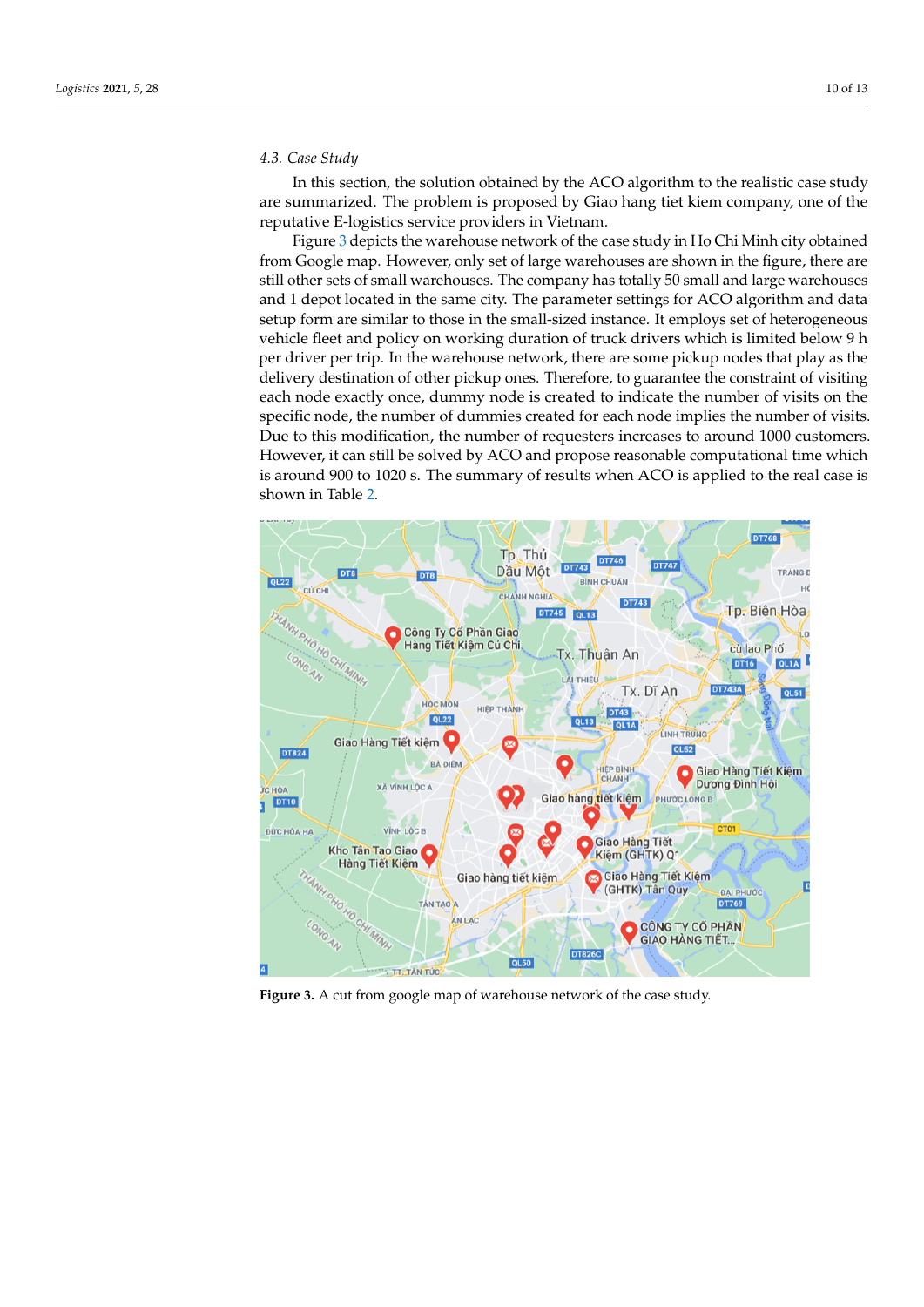| <b>Vehicle ID</b> | Total Distance (m) | Total Time (h) | Capacity    |
|-------------------|--------------------|----------------|-------------|
| 28                | 181,683            | 3.29482        | 0.039473684 |
| 37                | 146,620            | 2.95774        | 0.043274854 |
| 44                | 269,635            | 5.28208        | 0.048245614 |
| 48                | 278,462            | 5.44326        | 0.083333333 |
| 22                | 273,706            | 4.92704        | 0.078654971 |
| 29                | 252,486            | 5.35718        | 0.017836257 |
| 33                | 155,872            | 3.19608        | 0.029532164 |
| 35                | 282,634            | 5.59536        | 0.603216374 |
| 41                | 145,496            | 3.17976        | 0.013157895 |
| 45                | 216,041            | 4.09412        | 0.043859649 |
| 23                | 197,074            | 3.96682        | 0.046491228 |
| 27                | 227,014            | 4.84774        | 0.066374269 |
| $\overline{2}$    | 243,202            | 4.61812        | 0.958       |
| 30                | 149,347            | 3.44958        | 0.047953216 |
| 39                | 190,161            | 4.1299         | 0.092690058 |
| 40                | 184,611            | 3.35338        | 0.034795322 |
| 46                | 277,438            | 5.32206        | 0.040350877 |
| 47                | 263,489            | 4.7877         | 0.497076023 |
| 49                | 253,517            | 5.39702        | 0.007309942 |
| 51                | 237,076            | 4.90112        | 0.104093567 |
| 26                | 255,230            | 4.85868        | 0.114619883 |
| 32                | 138,889            | 2.63174        | 0.005847953 |
| 34                | 279,517            | 5.91702        | 0.061988304 |
| $\overline{4}$    | 237,012            | 5.06692        | 0.852555556 |
| 36                | 277,189            | 5.0947         | 0.566959064 |
| 6                 | 193,887            | 3.5942         | 0.629111111 |
| 8                 | 145,858            | 3.187          | 0,850222222 |
| 38                | 109,955            | 2.46894        | 0,707894737 |

<span id="page-10-0"></span>**Table 2.** Summary of results when ACO is applied to real case.

#### **5. Conclusions**

A variant of vehicle routing problem with time window was studied in this paper, some practical constraints were added to increase the applicable features for the study which are heterogeneous fleets of truck, working duration allowed and multiple pickups multiple deliveries consideration. Beside the mathematical model proposed to solve the problem, our research presents ACO algorithm, a meta-heuristics approach to attack large-scale problems. This study is useful for the consideration of time-window and heterogeneous constraints in developing the ACO algorithm because these constraints are even today challenging for the majority of methods known from the literature review. In addition, the solution quality of ACO approach can be proved that it is reliable to use by small gap between its obtained solution and that of CPLEX reported in the Section [4.2.](#page-7-2) Therefore, it can be reasonable to conclude that the solution proposed by ACO algorithm studied in this paper has high quality and reliability to apply in solving the proposed variant of VRPTW.

In future research, it might be worthwhile to analyze more optimal principles to search for an optimal solution by ACO or to combine ACO with another meta-heuristics to have a better solution. Besides, there are some more improvements that can be interesting and practical to develop, such as obtaining the dynamic distance and travelling time based on the current traffic dense and considering truck driver's break time as a constraint in the model.

**Author Contributions:** These authors contributed equally to this work. All authors have read and agreed to the published version of the manuscript.

**Funding:** This research received no external funding.

**Conflicts of Interest:** The authors declare no conflict of interest.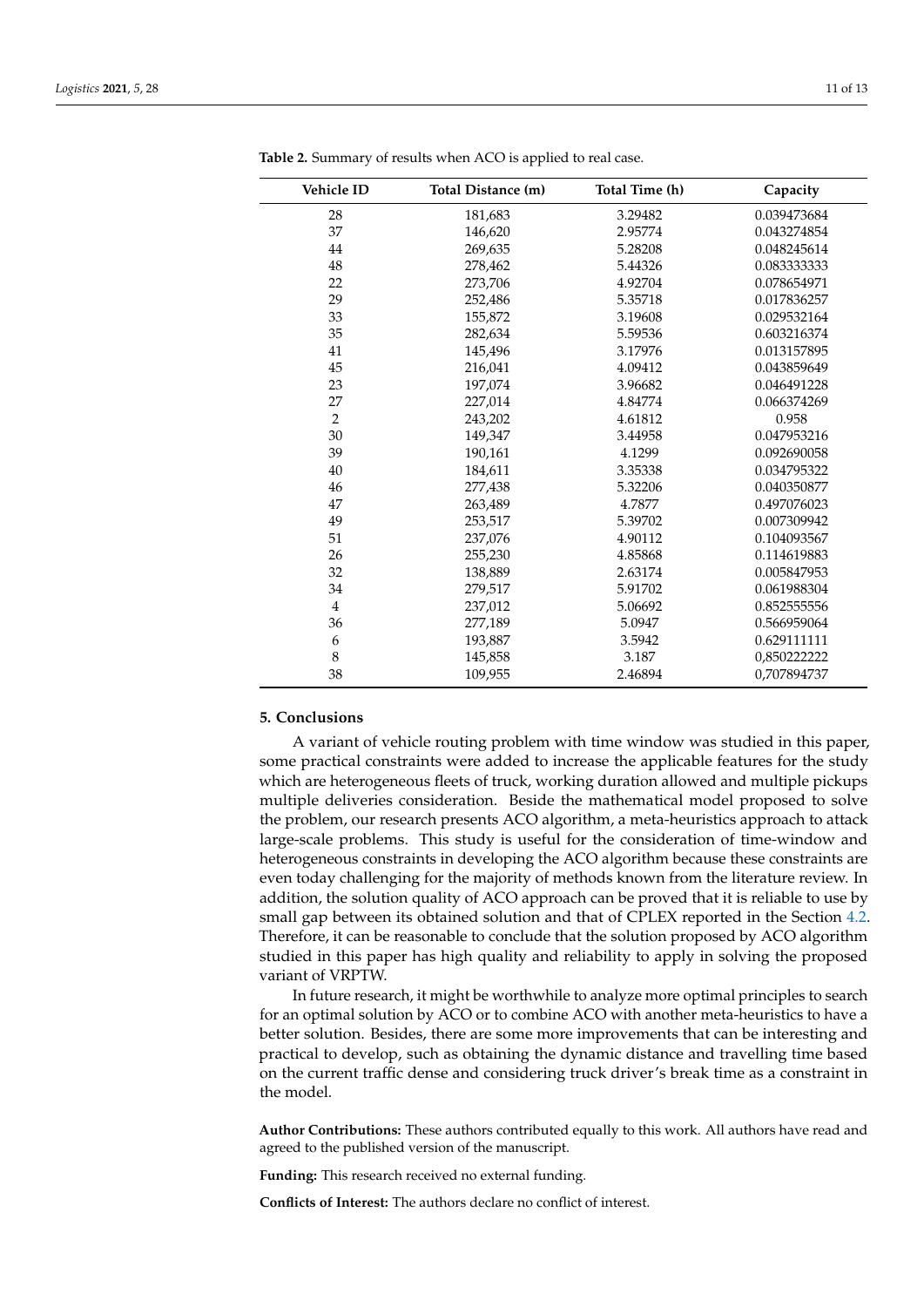# **Abbreviations**

The following abbreviations are used in this manuscript:

| <b>MPMDVRPTWHF</b>        | Multiple pickup and multiple delivery vehicle routing problem with time                         |  |  |  |
|---------------------------|-------------------------------------------------------------------------------------------------|--|--|--|
|                           | window and heterogeneous fleets                                                                 |  |  |  |
| <b>VRPTW</b>              | Vehicle Routing Problem with Time window                                                        |  |  |  |
| <b>VRP</b>                | Vehicle Routing Problem                                                                         |  |  |  |
| <b>CVRP</b>               | Capacitated Vehicle Routing Problem                                                             |  |  |  |
| <b>VRPB</b>               | Vehicle Routing Problem with Backhauls                                                          |  |  |  |
| <b>VRPPD</b>              | Vehicle Routing Problem with Pickup and Delivery                                                |  |  |  |
| Notations                 |                                                                                                 |  |  |  |
| $\mathcal{C}_{0}^{2}$     | be the set of all nodes $C = \{0, \dots, n + m + 1\}$                                           |  |  |  |
| C <sub>1</sub>            | be the set of nodes not including the starting depot, $C_1 = C \setminus 0$                     |  |  |  |
| C <sub>2</sub>            | be the set of nodes not including the ending depot, $C_2 = C \setminus (n + m + 1)$             |  |  |  |
| K                         | be the set of vehicles                                                                          |  |  |  |
| $\cal P$                  | be the pickup set $P = \{1, \dots, n\}$                                                         |  |  |  |
| D                         | be the delivery set $D = \{n+1, \dots, n+m\}$                                                   |  |  |  |
| R                         | be the set of pair $(i, j)$ where i is the pick up point of j                                   |  |  |  |
|                           | be the pickup or delivery quantity of node <i>i</i> . $q_i > 0$ if <i>i</i> is the pickup node, |  |  |  |
| $q_i$                     | otherwise $q_i < 0$                                                                             |  |  |  |
| $s_i$                     | be the service time at node i                                                                   |  |  |  |
| $e_i$                     | be the earliest starting time at customer $i$                                                   |  |  |  |
| $l_i$                     | be the latest starting time of customer $i$                                                     |  |  |  |
| $d_{ij}$                  | be the distance between node $i$ and node $j$                                                   |  |  |  |
| $Q_k$                     | be the capacity of vehicle $k$                                                                  |  |  |  |
| $\gamma_k$                | be the cost per distance of vehicle $k$                                                         |  |  |  |
| $t_{max}$                 | be the maximum working duration                                                                 |  |  |  |
| M                         | be the number of vehicles                                                                       |  |  |  |
| $t_{ij}$                  | be the traveling time from node $i$ to node $j$                                                 |  |  |  |
|                           | binary parameter, $R_{ij} = 1$ if node $i \in P$ is the pickup node of node $j \in D$           |  |  |  |
| $R_{ij}$                  | otherwise, $R_{ij} = 0$                                                                         |  |  |  |
| BigM                      | be the very large number                                                                        |  |  |  |
| Decision variable         |                                                                                                 |  |  |  |
|                           | be the binary variable. $x_{ij}^k = 1$ if vehicle k travels directly from node <i>i</i> to node |  |  |  |
| $x_{ij}^k$                | <i>j</i> , otherwise $x_{ij}^k = 0$                                                             |  |  |  |
|                           | be the start time of service of vehicle k at node i                                             |  |  |  |
| $T^k_{\dot l}$<br>$L^k_i$ | be the load of vehicle k at node i                                                              |  |  |  |
|                           |                                                                                                 |  |  |  |

## **References**

- <span id="page-11-0"></span>1. Toth, P.; Vigo, D. *The Vehicle Routing Problem*, 1st ed.; Society for Industrial and Applied Mathematics: Philadelphia, PN, USA, 2002; pp. 385–386.
- <span id="page-11-1"></span>2. Dantzig, G.B.; Ramser, J.H. The truck dispatching problem. *Manag. Sci.* **1959**, *6*, 80–91. [\[CrossRef\]](http://doi.org/10.1287/mnsc.6.1.80)
- <span id="page-11-2"></span>3. Clarke, G.; Wright, J.W. Scheduling of vehicles from a central depot to a number of delivery points. *Oper. Res.* **1964**, *12*, 568–584. [\[CrossRef\]](http://dx.doi.org/10.1287/opre.12.4.568)
- <span id="page-11-3"></span>4. Montoya-Torres, J.R.; Lopez Franco, J.; Nieto Isaza, S.; Felizzola Jimenez, H.; Herazo-Padilla, N. A literature review on the vehicle routing problem with multiple depots. *Comput. Ind. Eng.* **2015**, *79*, 115–129. [\[CrossRef\]](http://dx.doi.org/10.1016/j.cie.2014.10.029)
- <span id="page-11-4"></span>5. Jian, L.; Li, Y.; Panos, M.P. Multiple-depot vehicle routing problem with time windows under shared depot resources. *J. Comb. Optim.* **2016**, *31*, 515–532.
- <span id="page-11-5"></span>6. Solomon, M.M. Algorithms for the vehicle routing and scheduling problem with time window constraints. *Oper. Res.* **1987**, *35*, 254–265. [\[CrossRef\]](http://dx.doi.org/10.1287/opre.35.2.254)
- <span id="page-11-6"></span>7. Cordeau, J.F.; Desaulniers, G.; Desrosiers, J.; Solomon, M.M.; Soumis, F. The VRP with time windows. In *The Vehicle Routing Problem*; Toth, P., Vigo, D., Eds.; SIAM Monograp: Philadenphia, PA, USA, 2002; pp. 157–186.
- <span id="page-11-7"></span>8. Baldacci, R.; Bartolini, E.; Mingozzi, A. An exact algorithm for the pickup and delivery problem with time windows. *Oper. Res.* **2011**, *59*, 414–426. [\[CrossRef\]](http://dx.doi.org/10.1287/opre.1100.0881)
- <span id="page-11-8"></span>9. Furtado, M.G.S.; Munari, P.; Morabito, R. Pickup and delivery problem with time windows: A new compact two-index formulation. *Oper. Res. Lett.* **2017**, **45**, 334–341. [\[CrossRef\]](http://dx.doi.org/10.1016/j.orl.2017.04.013)
- <span id="page-11-9"></span>10. Baldacci, R.; Toth, P.; Vigo, D. Exact algorithms for routing problems under vehicle capacity constraints. *Ann. Oper. Res.* **2010**, *75*, 213–245. [\[CrossRef\]](http://dx.doi.org/10.1007/s10479-009-0650-0)